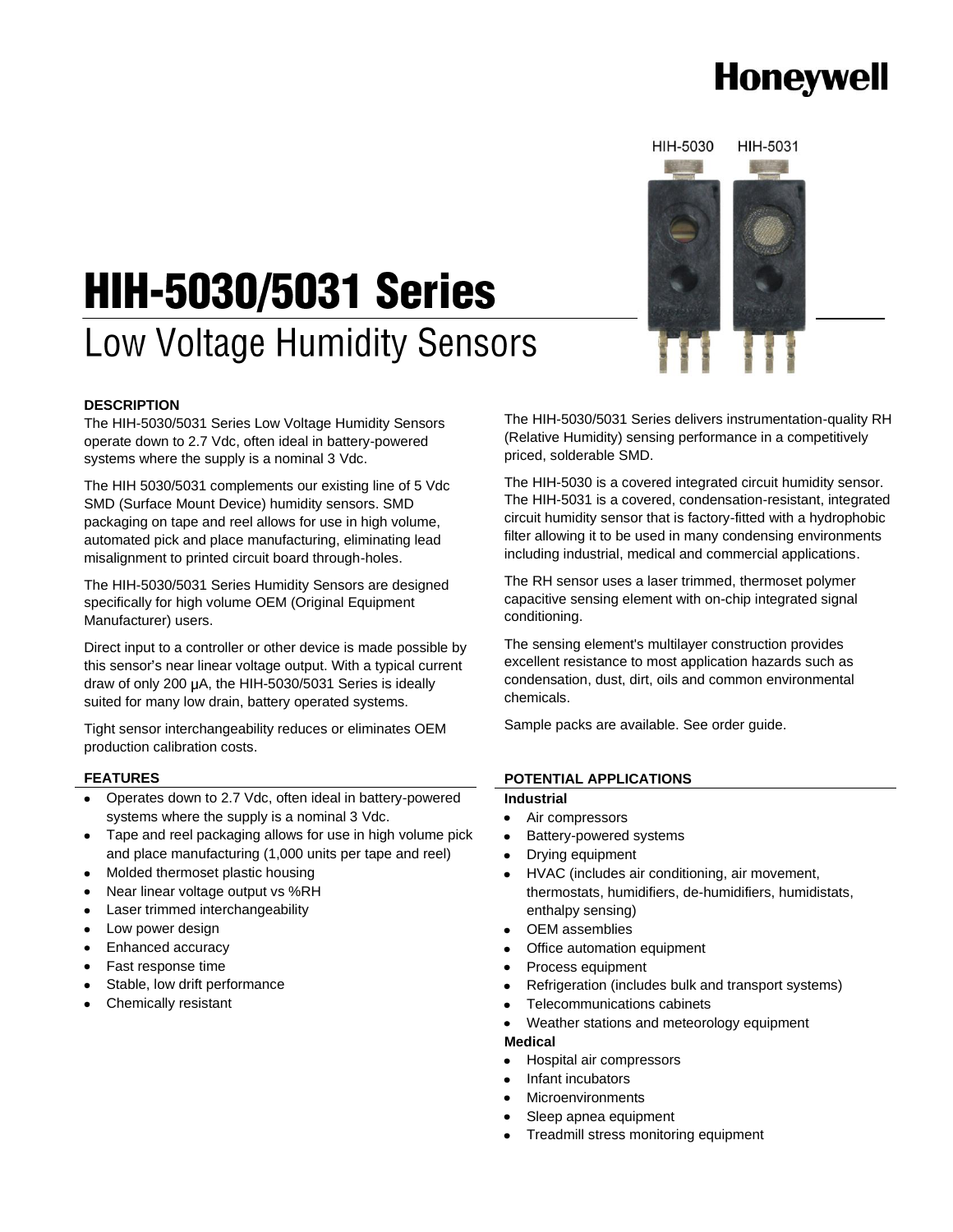## **HIH-5030/5031 Series**

### Table 1. Performance Specifications (At 3.3 Vdc supply and 25 °C [77 °F] unless otherwise noted.)

| <b>Parameter</b>                                   | <b>Minimum</b>                                                                                | <b>Typical</b> | <b>Maximum</b>           | Unit                         | <b>Specific</b><br><b>Note</b> |
|----------------------------------------------------|-----------------------------------------------------------------------------------------------|----------------|--------------------------|------------------------------|--------------------------------|
| Interchangeability (first order curve)             |                                                                                               |                |                          |                              |                                |
| 0% RH to 10% RH, 90% RH to 100% RH                 | -7                                                                                            |                |                          | % RH                         |                                |
| 11% RH to 89% RH                                   | -3                                                                                            |                | 3                        | %RH                          |                                |
| Accuracy (best fit straight line) 11% RH to 89% RH | -3                                                                                            |                | $+3$                     | % RH                         | 4                              |
| Hysteresis                                         |                                                                                               | 2              |                          | % RH                         |                                |
| Repeatability                                      |                                                                                               | ±0.5           |                          | % RH                         |                                |
| Settling time                                      |                                                                                               |                | 70                       | ms                           |                                |
| Response time (1/e in slow moving air)             |                                                                                               | 5              | $\overline{\phantom{0}}$ | S                            |                                |
| Stability (at 50% RH in 5 years)                   |                                                                                               | ±1.2           |                          | % RH                         |                                |
| Voltage supply                                     | 2.7                                                                                           |                | 5.5                      | Vdc                          | $\overline{2}$                 |
| Current supply                                     |                                                                                               | 200            | 500                      | μA                           |                                |
| Voltage output (1st order curve fit)               | $V_{\text{OUT}} = (V_{\text{SUPPLY}})(0.00636(\text{sensor RH}) + 0.1515)$ , typical at 25 °C |                |                          |                              |                                |
| Temperature compensation                           | True RH = (Sensor RH)/(1.0546 - 0.00216T), T in $^{\circ}$ C                                  |                |                          |                              |                                |
| Output voltage temp. coefficient at 50% RH, 3.3 V  |                                                                                               | $-2$           |                          | $mV$ /°C                     |                                |
| Operating temperature                              | $-40[-40]$                                                                                    | See Figure 2.  | 85[185]                  | $^{\circ}$ CI $^{\circ}$ F1  |                                |
| Operating humidity (HIH-5030)                      | 0                                                                                             | See Figure 2.  | 100                      | %RH                          | 3                              |
| Operating humidity (HIH-5031)                      | $\Omega$                                                                                      | See Figure 2.  | 100                      | %RH                          |                                |
| Storage temperature                                | $-50[-58]$                                                                                    |                | 125[257]                 | $^{\circ}$ C [ $^{\circ}$ F] |                                |
| Storage humidity                                   |                                                                                               | See Figure 3.  |                          | % RH                         | 3                              |

### **Specific Notes:**

1. Includes stress outside of recommended operating zone.

2. Device is tested at 3.3 Vdc and 25  $\degree$ C.

- 3. Non-condensing environment. When liquid water falls on the humidity sensor die, output goes to a low rail condition indicating no humidity.
- 4. Total accuracy including interchangeability is  $\pm 3$  %RH.

### **General Notes:**

Sensor is ratiometric to supply voltage.  $\bullet$ 

- $\bullet$ Extended exposure to  $\geq 90$  % RH causes a reversible shift of 3 % RH.
- $\bullet$ Sensor is light sensitive. For best performance, shield sensor from bright light.

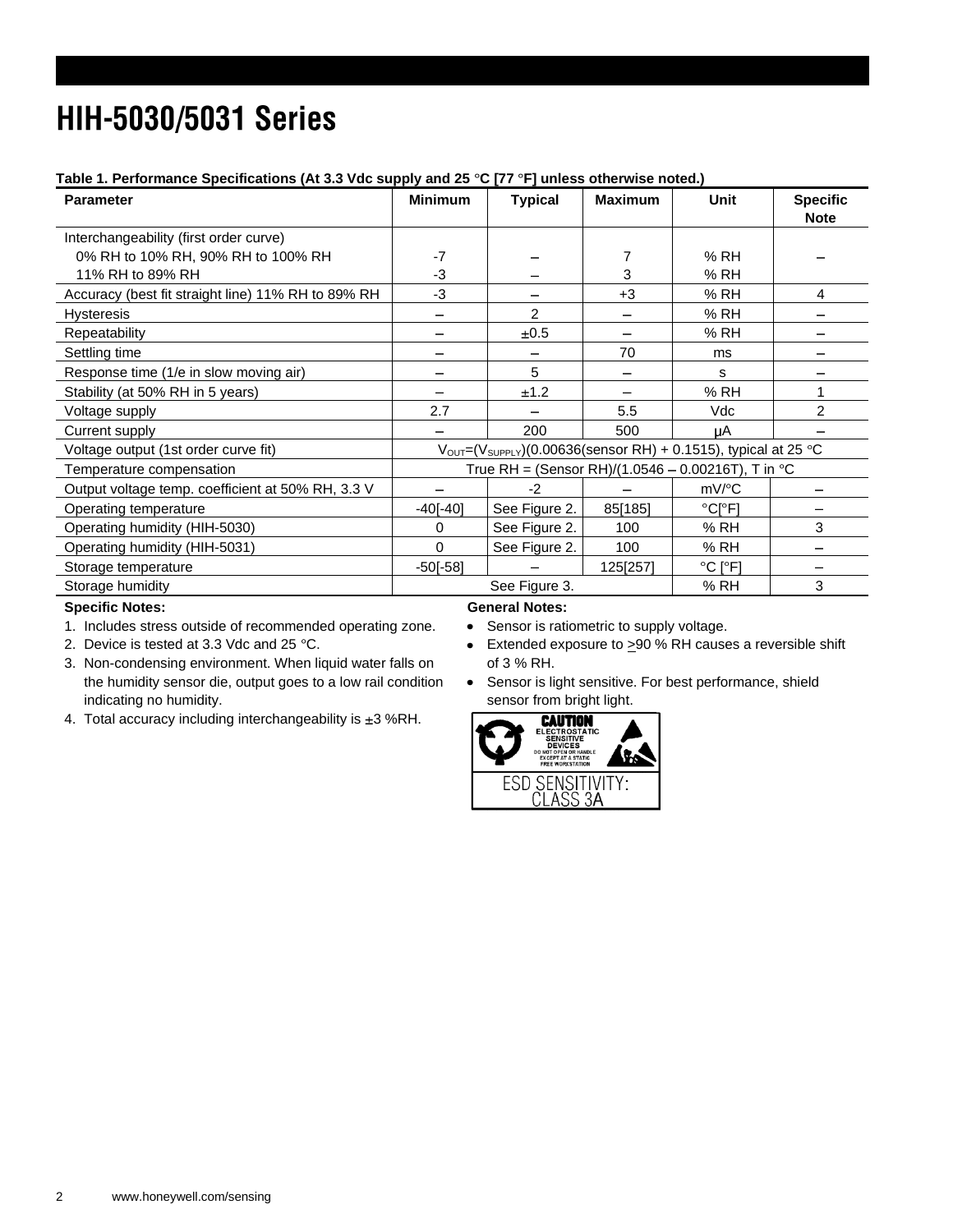### Low Voltage Humidity Sensors



**Figure 1. Operating Environment (Non-condensing environment for HIH-5030 catalog listings only.)**



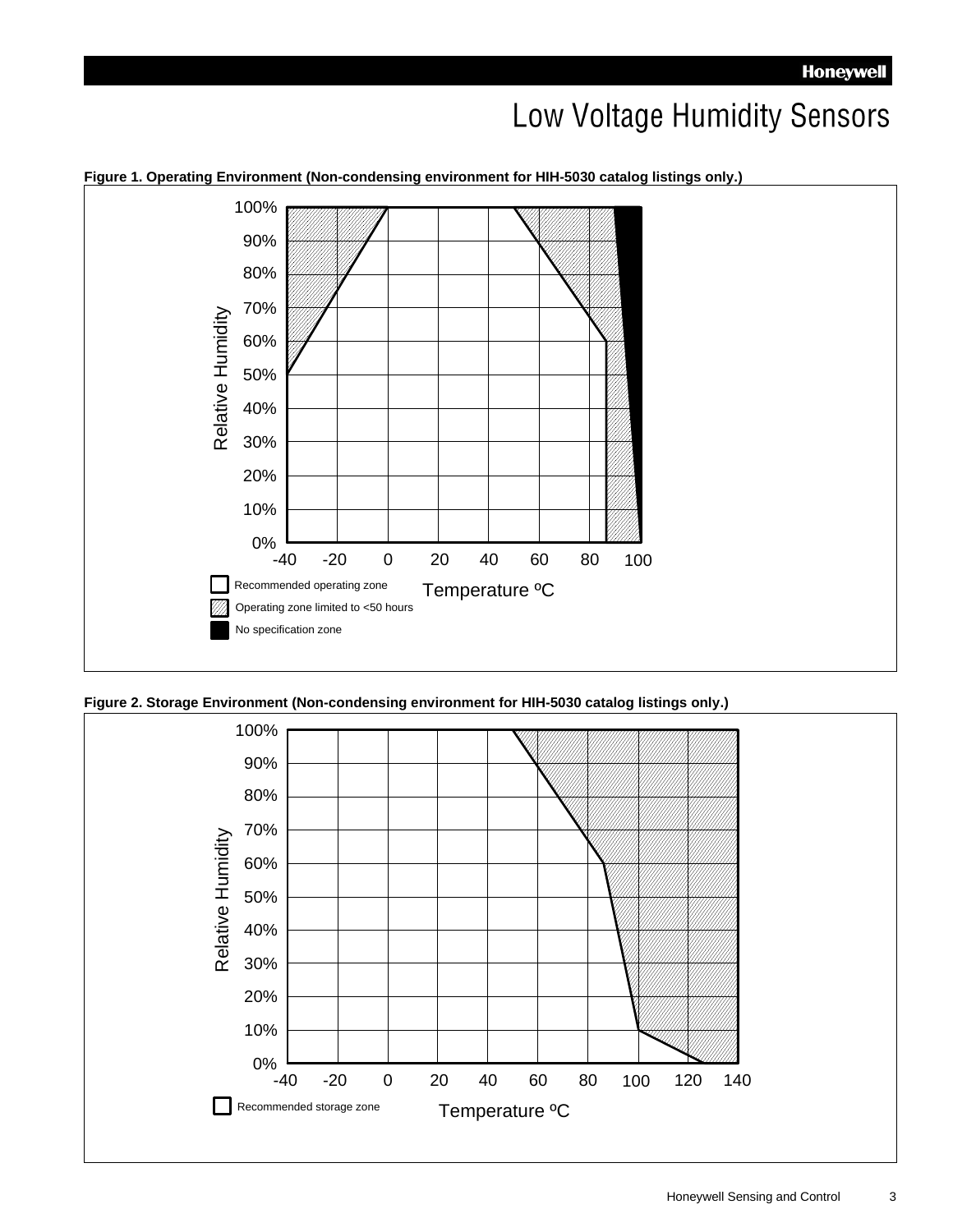### **HIH-5030/5031 Series**



**Figure 3. Typical Output Voltage vs Relative Humidity (At 25 °C and 3.3 Vdc.)**



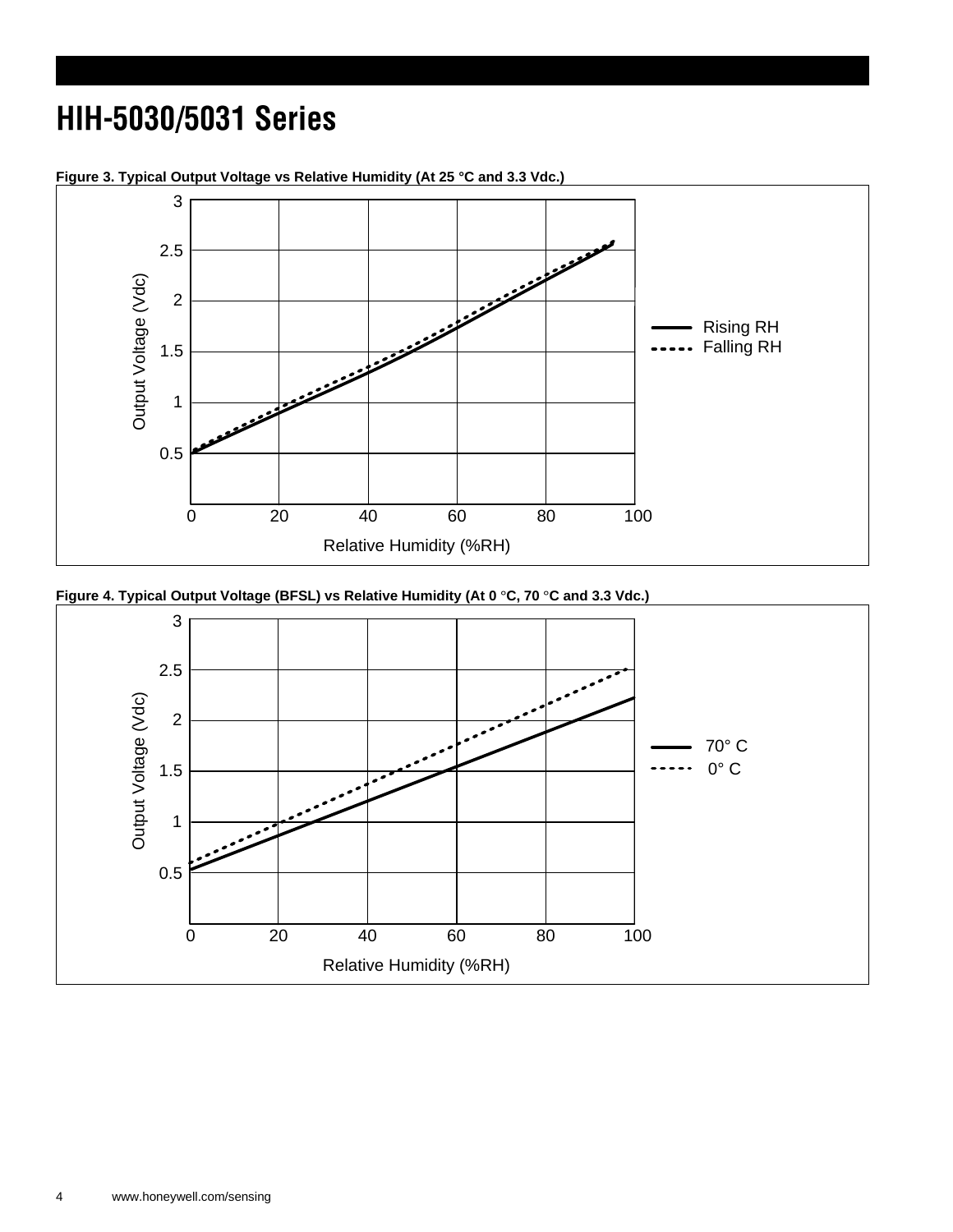### Low Voltage Humidity Sensors



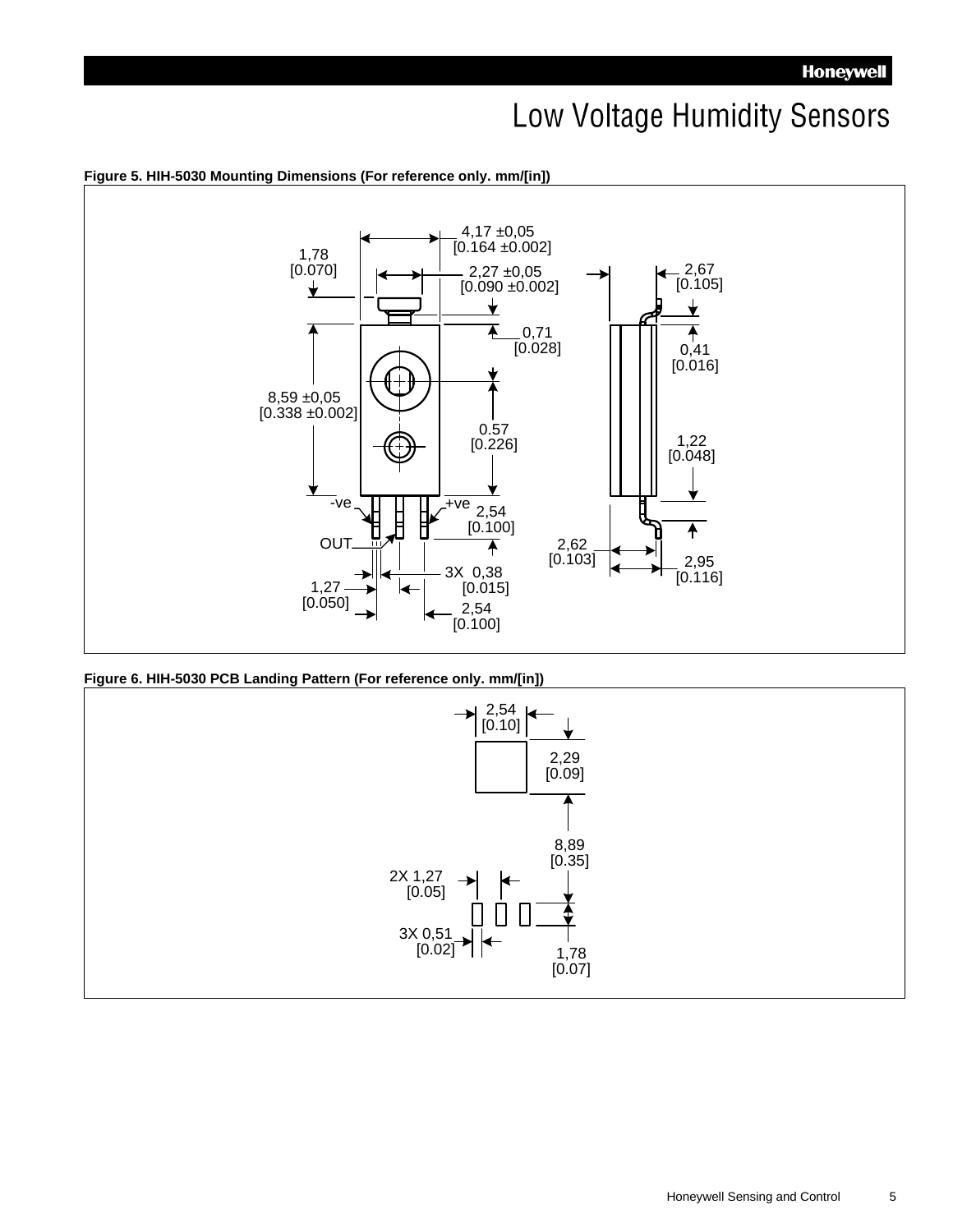### **HIH-5030/5031 Series**



**Figure 7. HIH-5031 Mounting Dimensions (For reference only. mm/[in])**

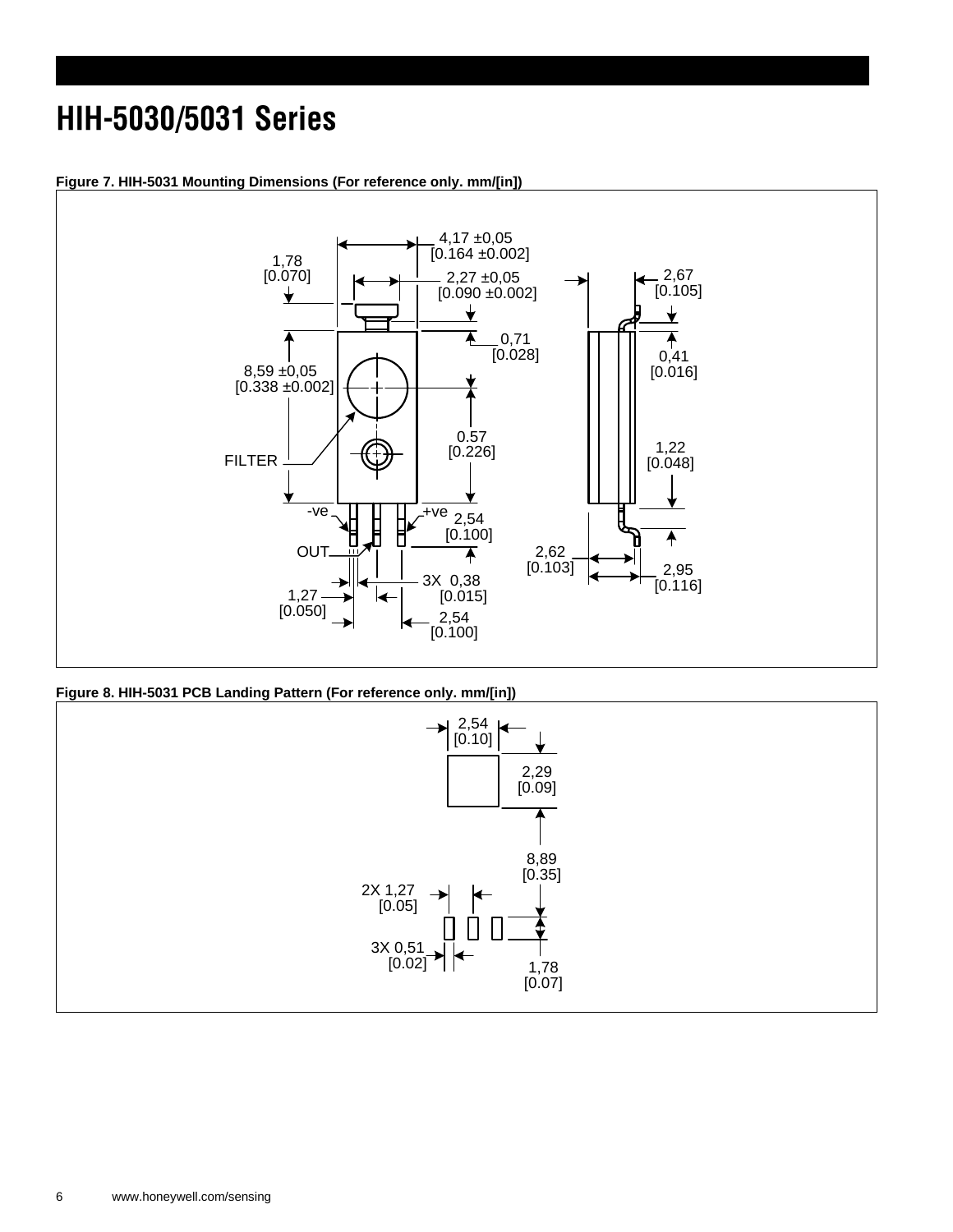### Low Voltage Humidity Sensors



### **Figure 9. Tape and Reel Dimensions (For reference only. mm/[in])**

### **Figure 10. Typical Application Circuit**



#### **ORDER GUIDE**

| <b>Catalog Listing</b> | <b>Description</b>                                                                                      |
|------------------------|---------------------------------------------------------------------------------------------------------|
| HIH-5030-001           | Covered integrated circuit humidity sensor, SMD, 1000 units on tape and reel                            |
| HIH-5031-001           | Covered, filtered integrated circuit humidity sensor, SMD, 1000 units on tape and reel                  |
| HIH-5030-001S          | Sample pack: covered integrated circuit humidity sensor, SMD, five units on tape                        |
| HIH-5031-001S          | Sample pack: covered, filtered integrated circuit humidity sensor, SMD, sample pack, five units on tape |

### **ADDITIONAL HUMIDITY SENSOR INFORMATION**

See the following associated literature is available on th[e Web](http://sensing.honeywell.com/index.cfm?ci_id=140264&defId=145575)**:**

- Product installation instructions
- Application sheets:
	- Humidity Sensor Performance Characteristics
	- Humidity Sensor Theory and Behavior
	- Humidity Sensor Moisture and Psychrometrics
	- Thermoset Polymer-based Capacitive Sensors